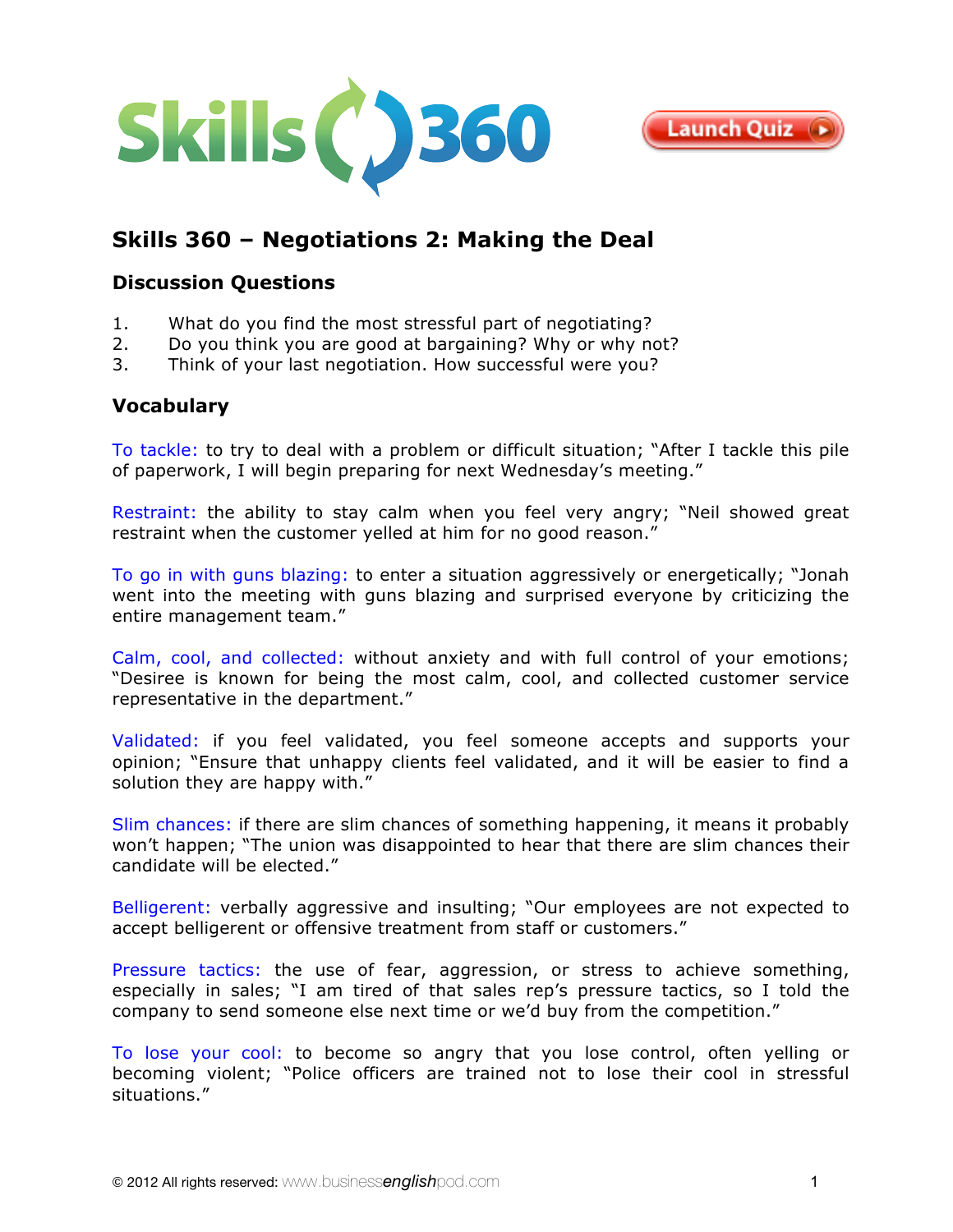A give and take: a compromise or situation in which both parties give up certain demands; "We expect that there will be a lot of give and take going on in the contract renewal meetings."

To divulge: to give information that is normally kept secret; "Staff are not allowed to divulge personal phone numbers or email addresses to customers."

To be in talks with someone: to be actively negotiating with someone; "We are in talks with the biggest watch manufacturer in the country."

To be hung up on something: focusing too much on one, often unimportant, aspect of something; "Hugo didn't finish the progress report on time because he got hung up on formatting the document."

To get stuck on something: unable to move on to a new topic or to new position; "The meeting was not very productive because the conversations became stuck on unimportant details."

Terms: the important points that are discussed in a contract or negotiation; "If you agree to all our terms, we will give you an 8% discount on your first purchase."

Concessions: the requirements someone gives up or allows the other party to have in negotiation; "I am not willing to make any concessions on budget, but we can talk about the length of the contract some more."

Price tag: the overall cost of a project or item; "The price tag is just too high for the average person."

Heading: to be going somewhere; "Frank Hebert is heading over to our New England office for the next two years."

No skin off one's back: if something is "no skin off one's back," it means it is not a problem to give it up or let it happen; "It's no skin off my back if you decide to leave early today."

To be desperate: wanting or needing something very much; "Colleen was desperate to hire more staff because sales had doubled over the previous two months."

To soften: to become more flexible or less demanding; "After three long weeks of negotiation, management softened their position on the issue of wage increases."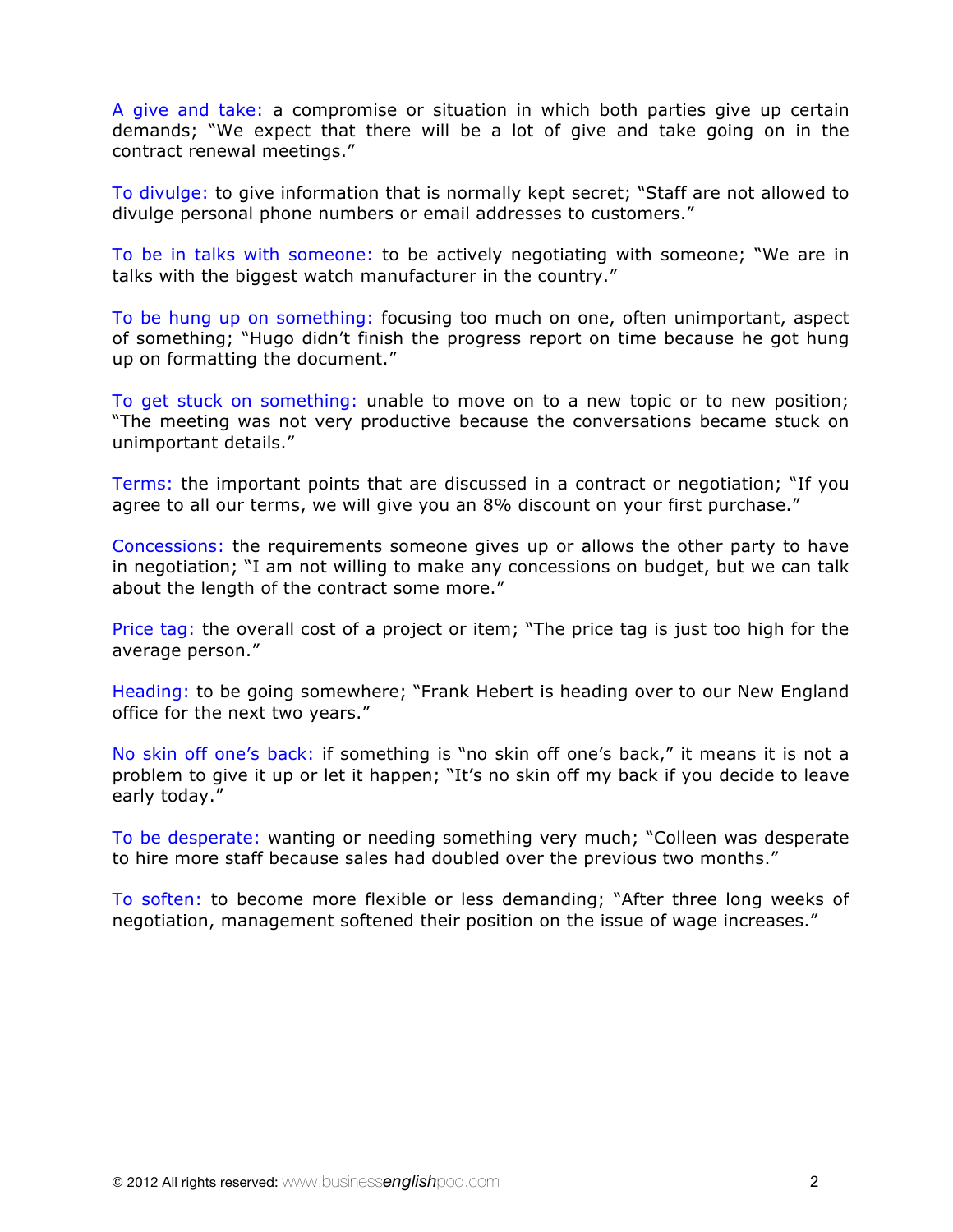## **Transcript**

Welcome back to the Skills 360 podcast for the second part of our look at getting the most out of your negotiations. I'm your host Tim Simmons and today we're going to tackle the actual negotiation. What should you be thinking about and saying when you're sitting down at the table working on a deal?

Let's start with the idea of control and restraint. And here I'm talking about controlling *yourself*. You might want to go in with guns blazing and overpower the other party with a show of strength. But that is usually the wrong thing to do. You might scare them right out of the room. Enter the negotiations calm, cool, and collected. Like I said in the last episode, treat it as a business discussion. So discuss, don't attack.

Now, a wise man once said 'we have two ears and one mouth and we should use them in those proportions'. In other words: listen more than you speak. When you listen, you get information. And the more information you have, the better your position. Listening also makes the other party feel validated. And that's important, because if they feel they are not being heard, you have slimmer chances of success.

Of course, the other party might not have listened to this podcast. They might be belligerent or have poor listening skills. They might use fear or pressure tactics. But remember, if you lose your cool in the face of these methods, it means they work. So continue to show restraint and resist emotional responses. This is business, and you shouldn't take things personally, even when it *feels* personal.

Okay, so that's all about control and restraint. Now how can you deal with the actual give and take of a negotiation? Well, I've got a few tips for you. First of all, when you talk about money, don't be the first to give a number. You might miss out on a sweet deal if you divulge too much information. For example, maybe your company designs websites and you're in talks with a big company about a project. Their budget might be much bigger than what you usually charge. If you learn that, you stand to gain a lot.

But you also need to remember not to get too hung up on money. Price might be an important point, maybe even the most important point to you, but it's never the only one. Some negotiations get stuck on the issue and never move past it. There could be a great deal possible for both parties but they don't even realize it because they're not talking about other terms.

Negotiations are all about concessions. You get some, and you give some away. And hopefully you get more than you give. So you should always be looking for the chance to gain concessions. Never give anything away for free! If the other party says "oh, we need this faster than the three months you propose," then you can say "well, that will come with a higher price tag." And when you *make* concessions, try to find ones that are easy for you but very valuable to the other party. For example, maybe a client wants fast delivery on an order. You already have a half-full delivery truck heading their way, so it's no skin off your back. But you don't tell them that. You make the concession and ask for something valuable in return.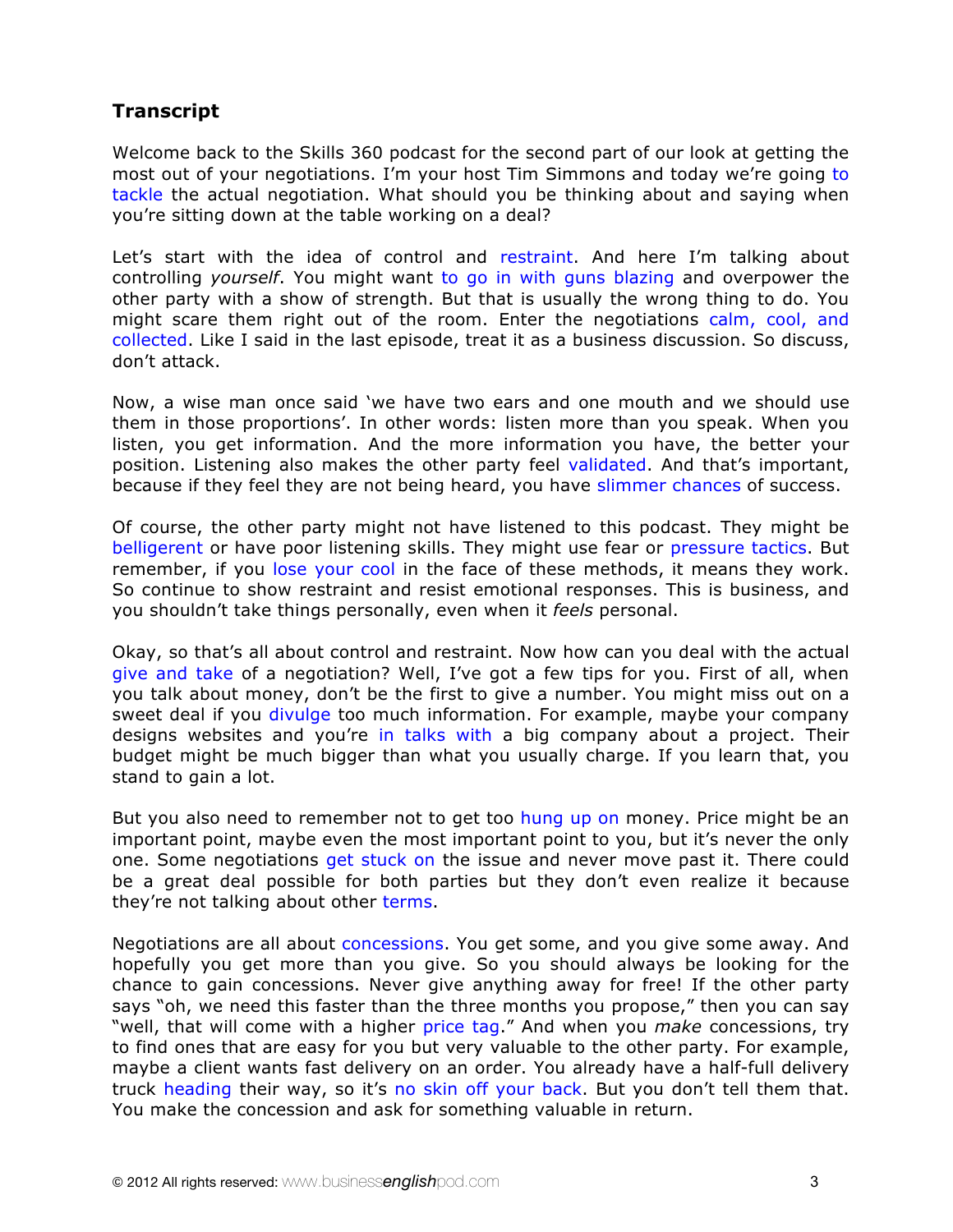I mentioned that some negotiations get stuck. That's okay. It happens. And when it does, don't be desperate. According to some experts, the key to successful negotiating is the willingness to walk away. If you *need* a deal, you'll get a bad one. If you are prepared to *not* make a deal, you may get a better one. When the other party knows that you can and might walk away, they may soften their position.

Great stuff. So remember what we've talked about: exercise restraint, don't take things personally, look beyond money, make sure you get more than you give, and be willing to walk away. With those things in mind, you're sure to walk out of your next negotiation with a smile on your face.

That's all for today. If you'd like to test yourself on what we've just covered, have a look at the [myBEonline.com website](http://mybeonline.com/blog/category/business-english-skills-360/). There you'll find a quiz about today's show as well as a complete transcript.

So long. And see you again soon!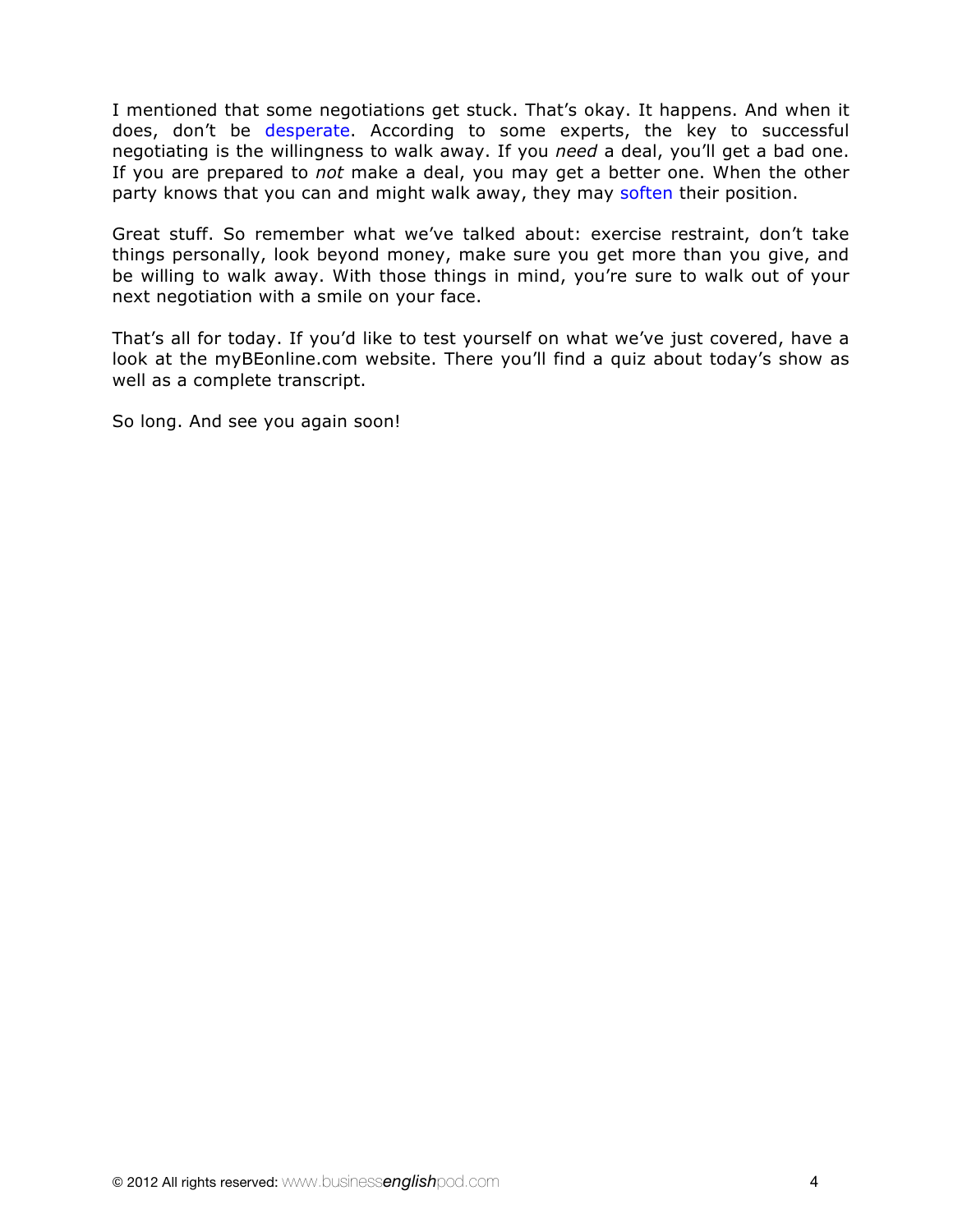## **Review**

- 1. Tim advises entering a negotiation in which manner?
	- A Strong, decisive, and overpowering
	- B Restrained, subtle, and scary
	- C Calm, cool, and collected
	- D Energetic, outgoing, and positive
- 2. Why does Tim mention that we have two ears and one mouth?
	- A To warn against stating the obvious
	- B To emphasize the importance of listening
	- C To demonstrate the importance of careful thought
	- D To explain how most people negotiate
- 3. Which of the following does Tim say you should NOT do during a negotiation?
	- A Make the other party feel validated
	- B Focus solely on money
	- C Treat it as a business discussion
	- D Respond emotionally
	- E Get concessions when you make them
	- F Be desperate
	- G Use fear
- 4. When it comes to money, why does Tim say you should not be the first to give a number?
	- A Because it may be seen as aggressive
	- B Because it does not show control
	- C Because money is not the most important part of the negotiation
	- D Because you might miss out on a good deal
- 5. You are negotiating the sale of your business. The other party says that they want you to stay on longer to help out in the transition. What is the best way to respond?
	- A Ask for a larger downpayment
	- B Refuse their request and wait
	- C Agree immediately
	- D Say that you want to discuss the issue at a later time
- 6. According to some experts, the key to successful negotiation is the willingness to…
	- A … accept a mediocre deal
	- B … be flexible on price
	- C … connect with the other party on a personal level
	- D ... walk away